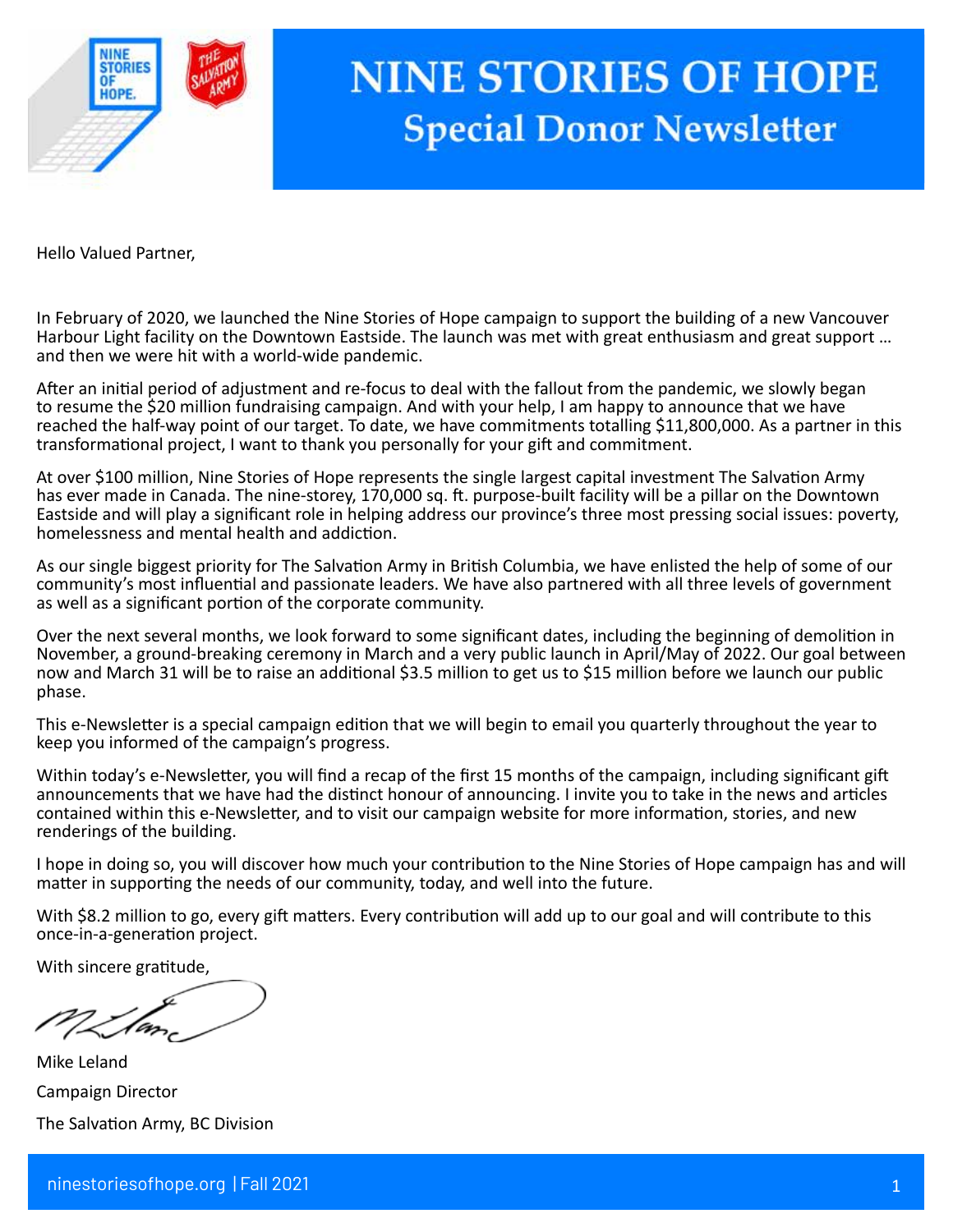#### **THE IMPACT OF YOUR GIFT**



### **Officially Launched**

The official launch of the Nine Stories of Hope campaign took place at Telus Gardens on Feb 17, 2020. The venue was gifted to us by our wonderful partners at Telus and it was kicked off with their generous donation of \$99,999.00, which cleverly coincided with the theme of Nine. Chief Communications Officer of Telus Jill Schnarr did a wonderful job hosting over 150 people on the evening. The event was attended by a who's who of the City of Vancouver, including his honour the Mayor, Kennedy Stewart who spoke about the importance of this project to the city and the people. The highlight of the evening was a heartfelt speech by a former client, turned employee Christina Petrina who captured the audience with her true-life story of reclamation and redemption through The Salvation Army's women's program.



# **Family Support is Key**

The key to success of any campaign is good leadership. At The Salvation Army, we are blessed to have a group of community leaders working side-by-side with our campaign staff to achieve our goal of \$20 million. Several members of our Greater Vancouver Advisory Board have stepped into key campaign roles, while others have made significant financial contributions to the campaign. In fact, we are proud to say that 100 percent of our board has committed financially to this campaign. Board Chair, Mr. Bob McFarlane was on hand recently at a local campaign fundraising event to present a cheque from the Greater Vancouver Advisory Board in the amount of \$2,370,000. The generous and thoughtful participation of our members is significant to our efforts, and we are grateful to have this committed group of community leaders leading by example.

Vist ninestoriesofhope.org/our-team to meet the team behind the campaign.